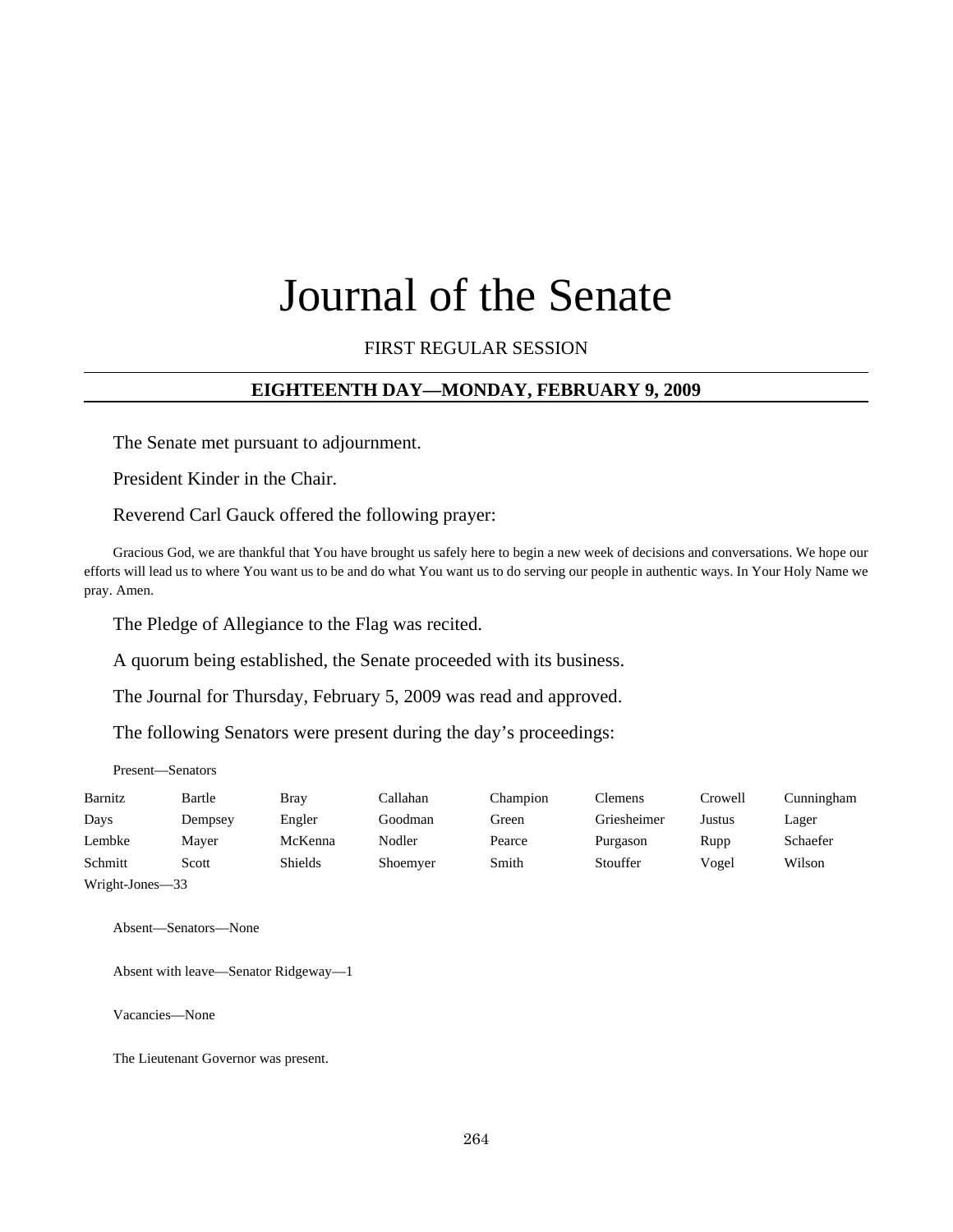#### **RESOLUTIONS**

Senator Wright-Jones offered Senate Resolution No. 248, regarding Janette M. Lohman, St. Louis, which was adopted.

Senator Engler offered Senate Resolution No. 249, regarding Robert Louis Lemmon, Farmington, which was adopted.

Senator Crowell offered Senate Resolution No. 250, regarding Perry County Memorial Hospital, which was adopted.

Senator Crowell offered Senate Resolution No. 251, regarding Kevin Gruenwald, which was adopted.

Senator Crowell offered Senate Resolution No. 252, regarding Doug Leslie, Cape Girardeau, which was adopted.

Senator Stouffer offered Senate Resolution No. 253, regarding Lions Quest programs, which was adopted.

Senator Shields offered Senate Resolution No. 254, regarding Christopher A. Woods, Kansas City, which was adopted.

Senator Shields offered Senate Resolution No. 255, regarding Spencer Smith, Kansas City, which was adopted.

Senator Shields offered Senate Resolution No. 256, regarding Benjamin T. Vleisides, Parkville, which was adopted.

Senator Engler offered Senate Resolution No. 257, regarding Leonard Ruble, Potosi, which was adopted.

Senator Schmitt offered Senate Resolution No. 258, regarding Teddi Speeler, Affton, which was adopted.

Senator Schmitt offered Senate Resolution No. 259, regarding Mike Swederska, Webster Groves, which was adopted.

Senator Barnitz offered Senate Resolution No. 260, regarding the Eighty-fifth Birthday of Gretel Parks, Salem, which was adopted.

Senator Barnitz offered Senate Resolution No. 261, regarding the Ninetieth Birthday of Virgil Paul Timmerberg, High Hill, which was adopted.

Senator Barnitz offered Senate Resolution No. 262, regarding Evelyn E. Pfautsch, Montgomery City, which was adopted.

Senator Barnitz offered Senate Resolution No. 263, regarding the Ninety-sixth Birthday of Herman Gibbs, Salem, which was adopted.

Senator Purgason offered Senate Resolution No. 264, regarding Kirby Killgore, Mountain View, which was adopted.

Senator Stouffer offered Senate Resolution No. 265, regarding Aleah Grace Kolkmeyer, Wellington, which was adopted.

Senator Stouffer offered Senate Resolution No. 266, regarding Benjamin and Amanda Mook, Excelsior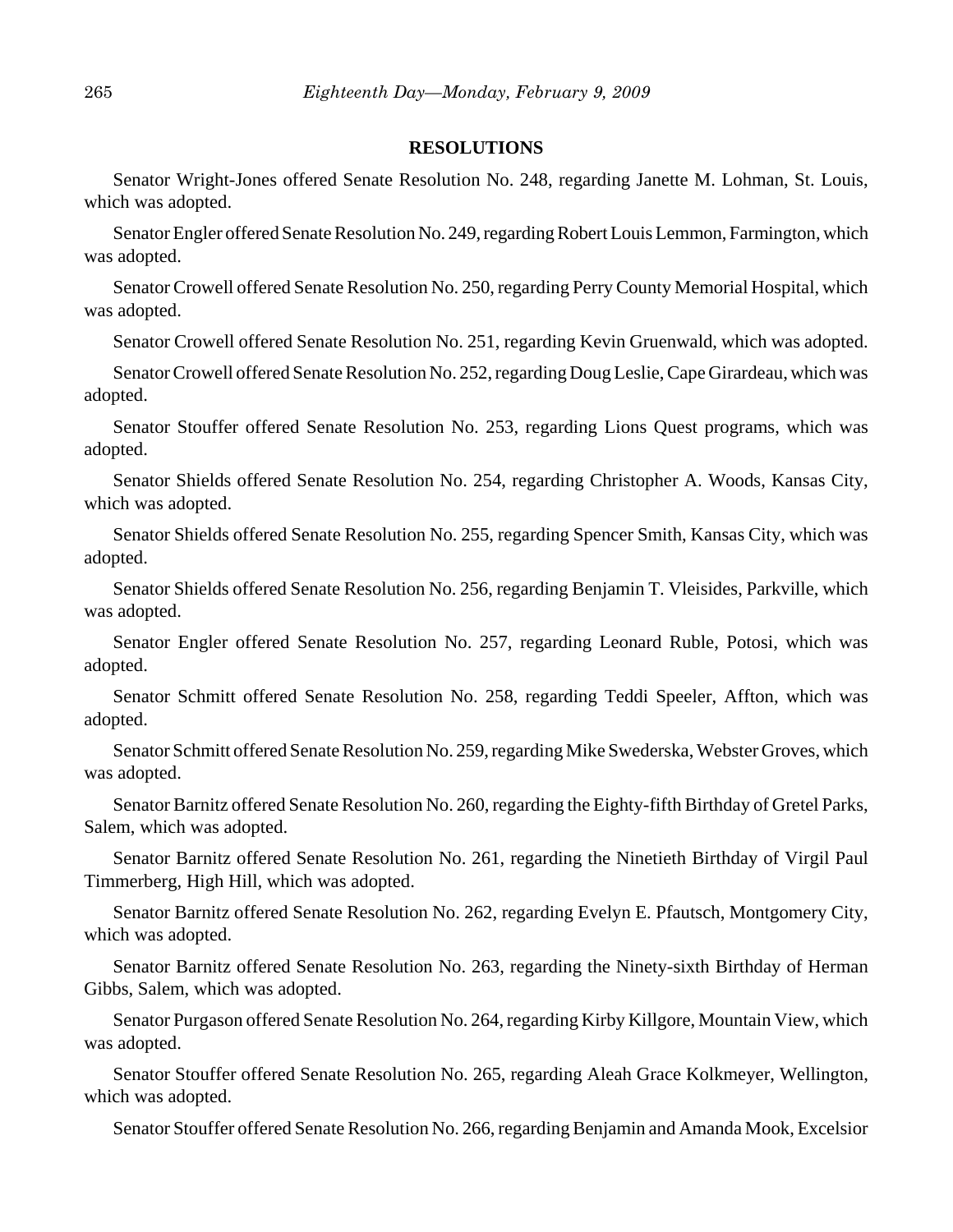Springs, which was adopted.

Senator Crowell offered Senate Resolution No. 267, regarding Delta Companies, Incorporated, Cape Girardeau, which was adopted.

Senator Stouffer offered Senate Resolution No. 268, regarding Tony and Tena Levett, New Cambria, which was adopted.

# **INTRODUCTION OF BILLS**

The following Bills were read the 1st time and ordered printed:

**SB 330**–By Justus.

An Act to amend chapter 565, RSMo, by adding thereto three new sections relating to assault of an employee of a mass transit system while in the scope of his or her duties, with penalty provisions.

**SB 331**–By Justus.

An Act to amend chapter 174, RSMo, by adding thereto one new section relating to higher education tuition policy, with an effective date.

**SB 332**–By Dempsey, Schmitt, Engler, Lembke, Wright-Jones, McKenna, Griesheimer and Shoemyer.

An Act to amend chapter 287, RSMo, by adding thereto one new section relating to compensation for public safety workers killed in the line of duty.

## **SB 333**–By Barnitz.

An Act to repeal section 204.472, RSMo, and to enact in lieu thereof one new section relating to sewer service for certain annexed areas.

## **SB 334**–By Pearce.

An Act to repeal section 143.124, RSMo, and to enact in lieu thereof one new section relating to exempting military pensions from income tax.

# **SB 335**–By Rupp.

An Act to amend chapter 303, RSMo, by adding thereto one new section relating to the recovery of noneconomic damages by uninsured motorists.

# **SB 336**–By Rupp.

An Act to amend chapter 375, RSMo, by adding thereto one new section relating to the right of an insurance company to contest insurance coverage in certain judicial proceedings.

# **SB 337**–By Rupp.

An Act to amend chapter 190, RSMo, by adding thereto one new section relating to ambulance district directors.

# **SB 338**–By Rupp.

An Act to repeal sections 191.225, 595.010, 595.015, 595.020, 595.025, 595.027, 595.030, 595.035, 595.037, 595.040, 595.045, and 595.060, RSMo, and to enact in lieu thereof twelve new sections relating to crime victims.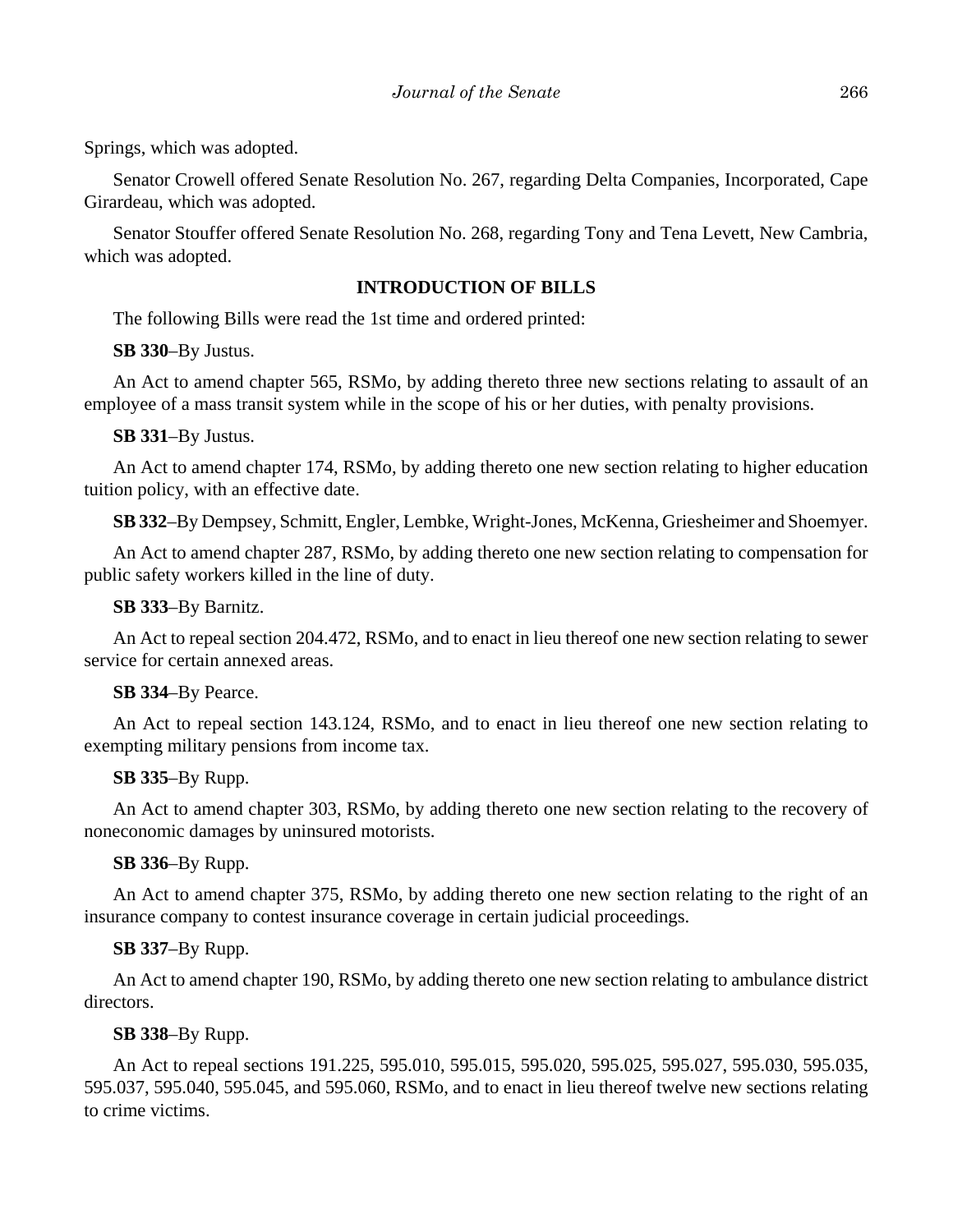## **SB 339**–By Goodman.

An Act to repeal section 575.060, RSMo, and to enact in lieu thereof one new section relating to false declarations, with penalty provisions.

## **SB 340**–By Bray.

An Act to amend chapter 260, RSMo, by adding thereto three new sections relating to plastic bag reduction act, with penalty provisions.

#### **SB 341**–By Bray.

An Act to amend chapter 26, RSMo, by adding thereto one new section relating to racial and gender equity in the membership of boards, commissions, committees, and councils.

#### **SB 342**–By Stouffer.

An Act to repeal sections 301.131, 301.150, 301.310, 301.420, 301.440, 301.716, 307.010, 307.015, 307.090, 307.120, 307.125, 307.155, 307.172, 307.173, 307.195, 307.198, 307.365, 307.375, 307.390, 307.400, and 556.021, RSMo, and to enact in lieu thereof twenty-two new sections relating to the modification of criminal penalties which are imposed on motor vehicle violations, with penalty provisions.

## **SB 343**–By Stouffer.

An Act to repeal sections 226.030, 302.700, and 302.775, RSMo, and to enact in lieu thereof three new sections relating to transportation.

#### **SB 344**–By Lager.

An Act to repeal section 160.730, RSMo, and to enact in lieu thereof five new sections relating to the P-20 council.

#### **SB 345**–By Lager.

An Act to repeal sections 160.011, 160.041, 171.031, and 171.033, RSMo, and to enact in lieu thereof five new sections relating to four-day school weeks.

## **CONCURRENT RESOLUTIONS**

#### Senator Pearce offered the following concurrent resolution:

#### SENATE CONCURRENT RESOLUTION NO. 20

WHEREAS, the Government Pension Offset (GPO) and Windfall Elimination Provision (WEP) of the federal Social Security Act penalize people who have dedicated their lives to public service by taking away benefits they have earned; and

WHEREAS, nine out of ten public employees affected by the GPO lose their entire spousal benefit, even though their spouse paid Social Security taxes for many years; and

WHEREAS, the WEP causes hard-working people to lose up to sixty percent of the benefits they earned themselves; and

WHEREAS, many workers rely on misleading Social Security Administration statements that fail to take into account the GPO and WEP when projecting benefits; and

WHEREAS, the impact of the GPO and WEP is not just felt in those states in which public employees, including educators, are not covered by Social Security, because people move from state to state and affected individuals are everywhere; and

WHEREAS, the GPO and WEP apply to all vested members of the Public School Retirement System of Missouri; and

WHEREAS, the number of people affected across the country is growing every day as more and more people reach retirement age; and WHEREAS, some 300,000 individuals lose an average of \$3,600 a year due to the GPO; and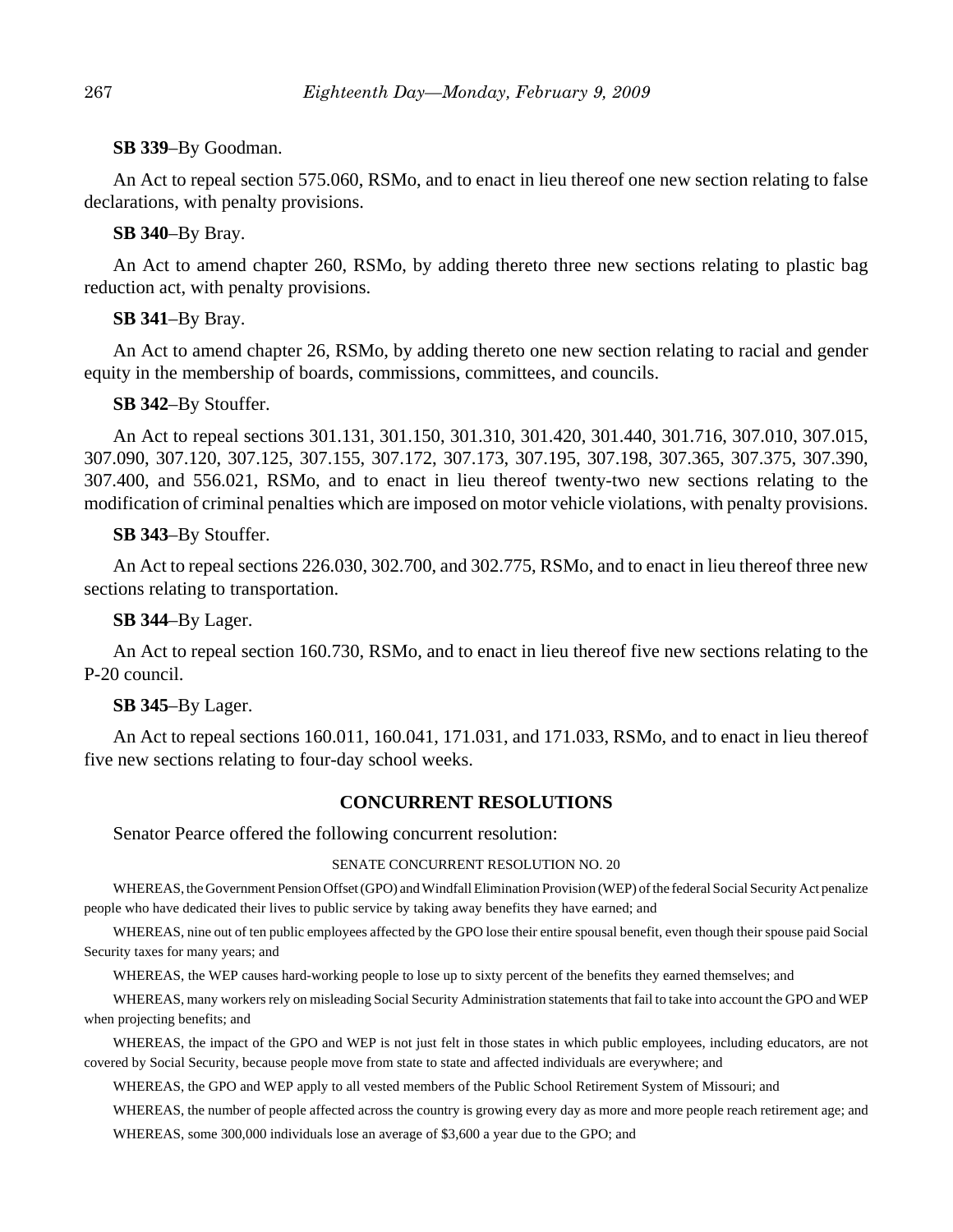WHEREAS, this amount can make the difference between self-sufficiency and poverty; and

WHEREAS, these people have less money to spend in their local economy and sometimes have to turn to expensive government programs like food stamps to make ends meet; and

WHEREAS, during a national teacher shortage, the GPO and WEP discourage people from entering and staying in the teaching profession, since doing so will mean a loss of earned Social Security benefits; and

WHEREAS, the GPO and WEP are also causing current educators to leave the profession and students to choose courses of study other than education; and

WHEREAS, non-Social Security states are finding it increasingly difficult to attract quality educators as more people learn about the GPO and WEP; and

WHEREAS, the nation should respect, not penalize, public service; and

WHEREAS, the GPO and WEP are established in federal law and repeal of the GPO and WEP can only be enacted by the United States Congress:

NOW THEREFORE BE IT RESOLVED that the members of the Missouri Senate, Ninety-fifth General Assembly, First Regular Session, the House of Representatives concurring therein, hereby urge the Congress of the United States to immediately repeal the Government Pension Offset and Windfall Elimination Provision of the Social Security Act; and

BE IT FURTHER RESOLVED that the Secretary of the Missouri Senate be instructed to prepare properly inscribed copies of this resolution for the President of the United States Senate, the Speaker of the United States House of Representatives and the members of the Missouri congressional delegation.

## **SENATE BILLS FOR PERFECTION**

Senator Rupp moved that **SB 128**, with **SCS**, be taken up for perfection, which motion prevailed.

**SCS** for **SB 128**, entitled:

## SENATE COMMITTEE SUBSTITUTE FOR SENATE BILL NO. 128

An Act to repeal section 227.107, RSMo, and to enact in lieu thereof one new section relating to state highways and transportation commission design-build highway project contracts, with an emergency clause.

Was taken up.

Senator Rupp moved that **SCS** for **SB 128** be adopted.

Senator Bartle assumed the Chair.

Senator Rupp offered **SA 1**:

## SENATE AMENDMENT NO. 1

Amend Senate Committee Substitute for Senate Bill No. 128, Page 1, Section 227.107, Line 11, by inserting at the end of said line the following: "**The total number of highway design-build project contracts awarded by the commission in any state fiscal year shall not exceed five percent of the total number of all state highway system projects listed in the commission's approved statewide transportation improvement program for that state fiscal year.**".

Senator Rupp moved that the above amendment be adopted.

Senator Lager offered **SA 1** to **SA 1**, which was read:

SENATE AMENDMENT NO. 1 TO SENATE AMENDMENT NO. 1

Amend Senate Amendment No. 1 to Senate Committee Substitute for Senate Bill No. 128, Page 1,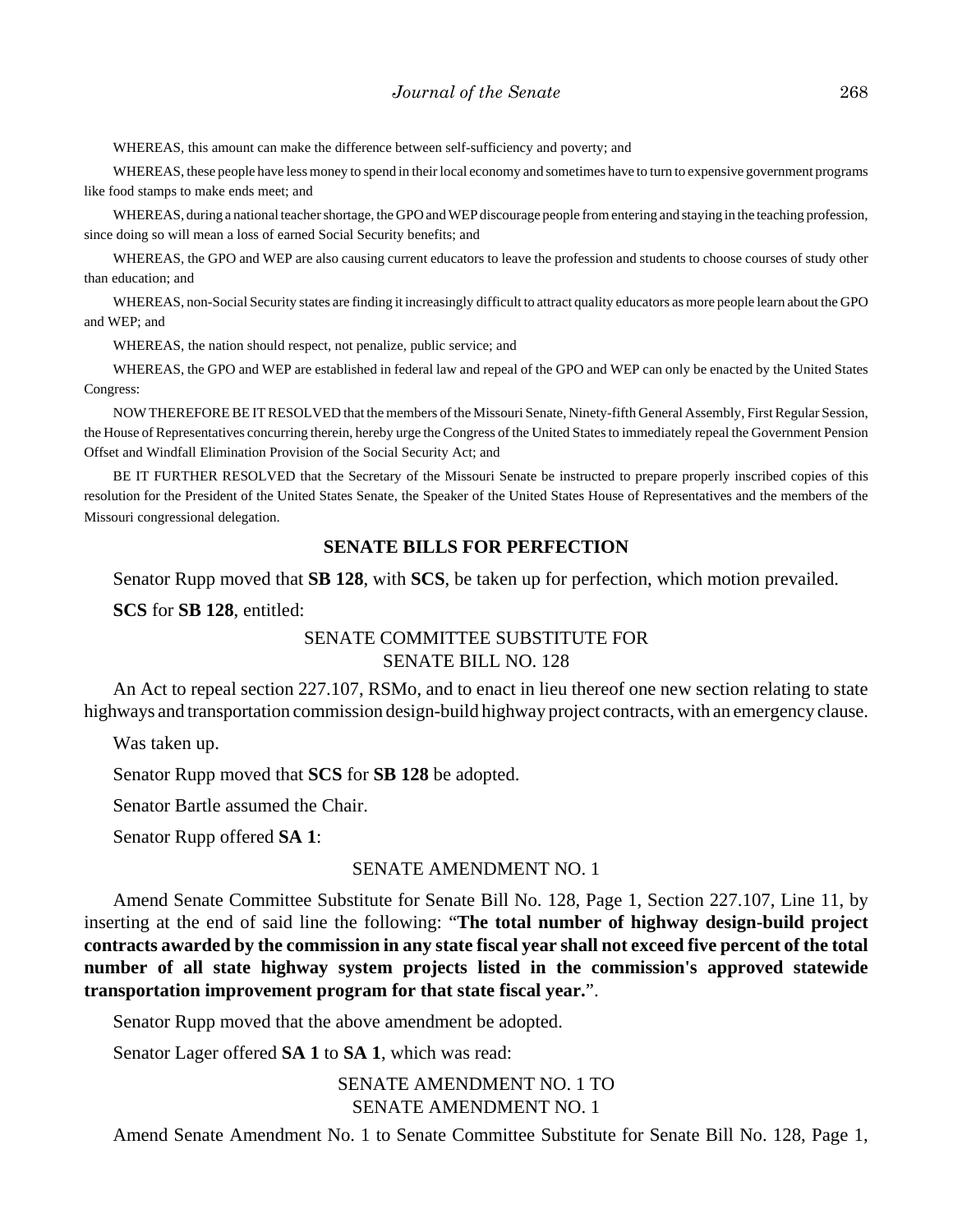Line 4, by striking the word "five" and inserting in lieu thereof the following: "**two**".

Senator Lager moved that the above amendment be adopted.

At the request of Senator Rupp, **SB 128**, with **SCS**, **SA 1** and **SA 1** to **SA 1** (pending), was placed on the Informal Calendar.

## **MESSAGES FROM THE GOVERNOR**

The following messages were received from the Governor, reading of which was waived:

GOVERNOR OF MISSOURI Jefferson City 65102 February 9, 2009

To the Senate of the 95th General Assembly of the State of Missouri:

I have the honor to transmit to you herewith for your advice and consent the following appointment:

Terry M. Jarrett, 501 Turnberry Drive, Jefferson City, Cole County, Missouri 65109, as a member of the Advisory Committee for 911 Service Oversight, for a term ending April 9, 2013, and until his successor is duly appointed and qualified; vice, Linward Appling, term expired.

> Respectfully submitted, Jeremiah W. (Jay) Nixon Governor

Also,

#### GOVERNOR OF MISSOURI Jefferson City 65102 February 9, 2009

To the Senate of the 95th General Assembly of the State of Missouri:

I have the honor to transmit to you herewith for your advice and consent the following appointment:

Richard H. Kellett, Democrat, 2025 Washington Street, Florissant, Saint Louis County, Missouri 63033, as a member of the Saint Louis County Board of Election Commissioners, for a term ending January 10, 2013, and until his successor is duly appointed and qualified; vice, John Fox Arnold, term expired.

> Respectfully submitted, Jeremiah W. (Jay) Nixon Governor

Also,

GOVERNOR OF MISSOURI Jefferson City 65102 February 9, 2009

To the Senate of the 95th General Assembly of the State of Missouri:

I have the honor to transmit to you herewith for your advice and consent the following appointment:

Orvin T. Kimbrough, Independent, 5119 Raymond Avenue, Saint Louis City, Missouri 63113, as a member of the Missouri State University Board of Governors, for a term ending January 1, 2015, and until his successor is duly appointed and qualified; vice, James Buford, resigned.

> Respectfully submitted, Jeremiah W. (Jay) Nixon Governor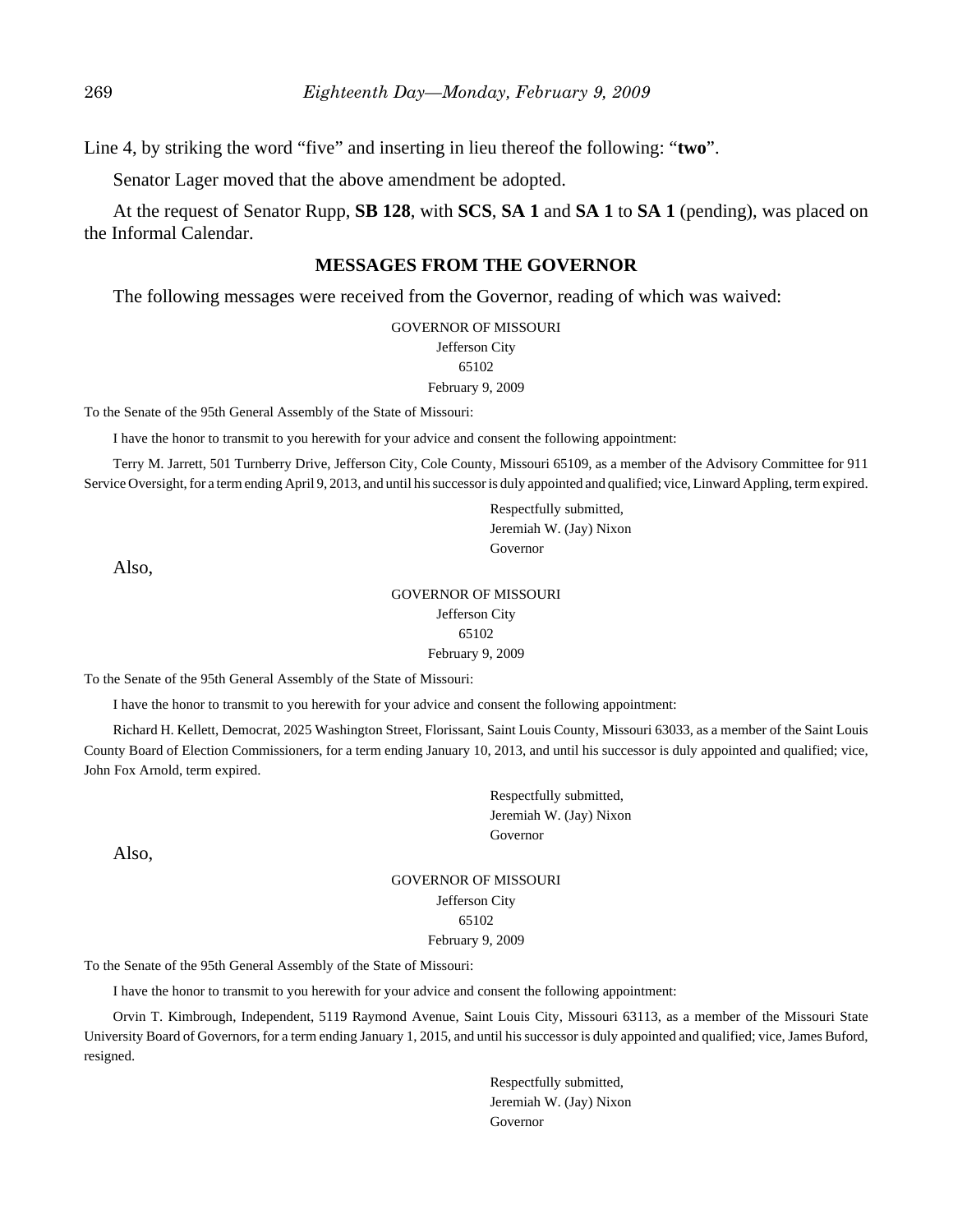Also,

## GOVERNOR OF MISSOURI Jefferson City 65102 February 9, 2009

To the Senate of the 95th General Assembly of the State of Missouri:

I have the honor to transmit to you herewith for your advice and consent the following appointment:

Mark E. Ohrenberg, 5119 Clark Lane, Apartment 102, Columbia, Boone County, Missouri 65202, as a member of the Missouri Planning Council for Developmental Disabilities, for a term ending June 30, 2011, and until his successor is duly appointed and qualified; vice, Sharon Smith, withdrawn.

> Respectfully submitted, Jeremiah W. (Jay) Nixon Governor

President Pro Tem Shields referred the above appointments to the Committee on Gubernatorial Appointments.

# **SECOND READING OF SENATE BILLS**

The following Bills were read the 2nd time and referred to the Committees indicated:

**SB 314**—Education.

- **SB 315**—Jobs, Economic Development and Local Government.
- **SB 316**—Education.
- **SB 317**—Education.
- **SB 318**—Judiciary and Civil and Criminal Jurisprudence.
- **SB 319**—Financial and Governmental Organizations and Elections.
- **SB 320**—Health, Mental Health, Seniors and Families.
- **SB 321**—Progress and Development.
- **SB 322**—Judiciary and Civil and Criminal Jurisprudence.
- **SB 323**—Small Business, Insurance and Industry.

**SB 324**—Education.

- **SB 325**—Education.
- **SB 326**—Veterans' Affairs, Pensions and Urban Affairs.
- **SB 327**—Veterans' Affairs, Pensions and Urban Affairs.
- **SB 328**—Commerce, Consumer Protection, Energy and the Environment.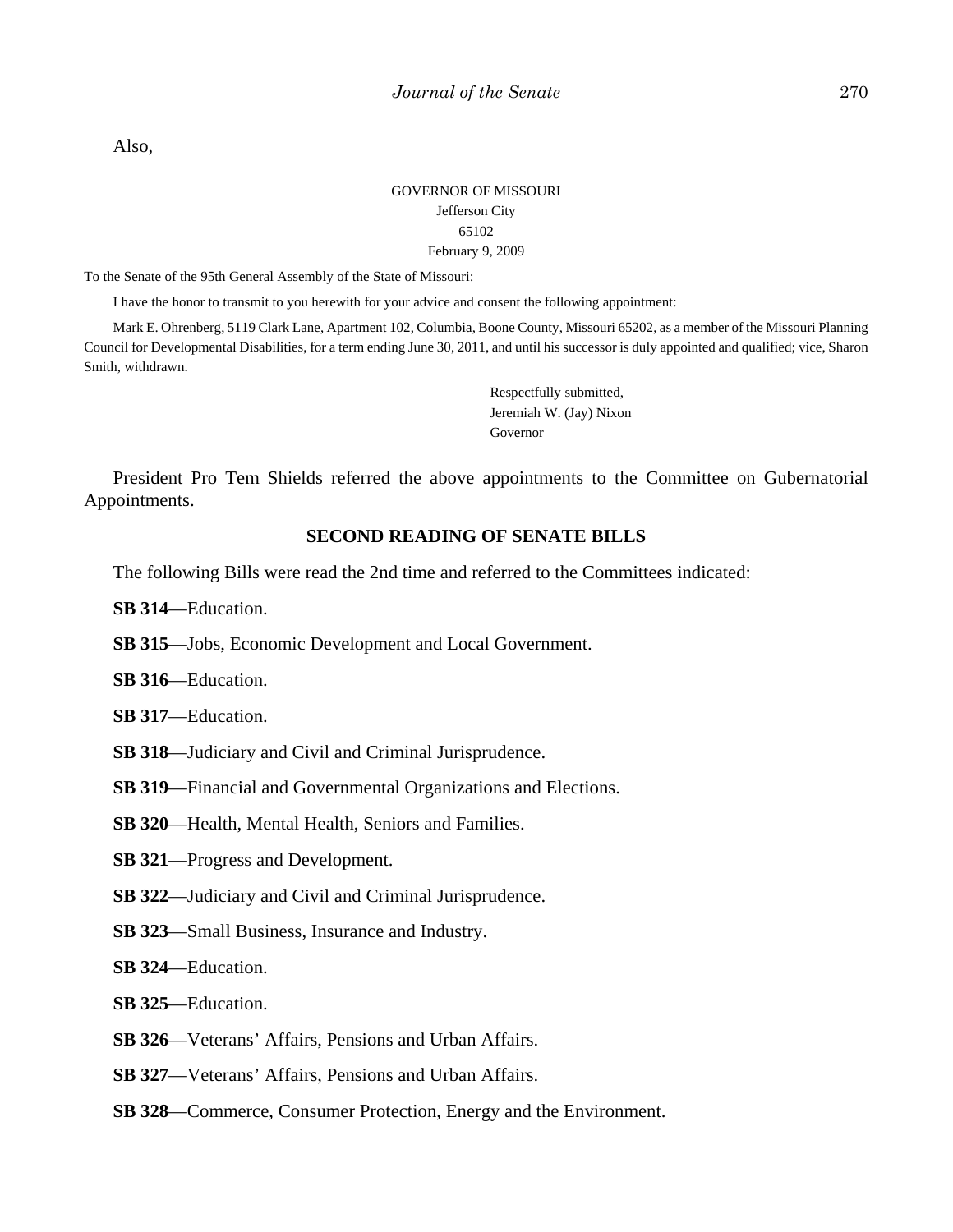## **SB 329**—Education.

Senator Cunningham assumed the Chair.

## **HOUSE BILLS ON SECOND READING**

The following Bill was read the 2nd time and referred to the Committee indicated:

**HCS** for **HB 191**—Jobs, Economic Development and Local Government.

# **COMMUNICATIONS**

President Pro Tem Shields submitted the following:

February 5, 2009

Ms. Terry Spieler Secretary of the Missouri Senate State Capitol, Room 325 201 West Capitol Avenue Jefferson City, MO 65101

Dear Ms. Spieler,

I have resigned from the Joint Committee on Legislative Research. Please remove my name.

In addition, Senator Nodler and I have resigned from the Joint Committee on Education and we ask that our names be removed as well.

If you have any questions, please feel free to contact me at your earliest convenience.

Sincerely,

/s/ Charlie Charles W. Shields President Pro-Tem

#### Also,

February 5, 2009

Ms. Terry Spieler Secretary of the Missouri Senate State Capitol, Room 325 201 West Capitol Avenue Jefferson City, MO 65101

#### **RE: Appointments to the Joint Committee on MO HealthNet**

Dear Ms. Spieler,

Pursuant to Section 208.952, RSMo, I am appointing the following Senators to the Joint Committee on MO HealthNet:

Senator Dempsey

Senator Justus

Senator Schmitt

If you have any questions, please feel free to contact me at your earliest convenience.

Sincerely, /s/ Charlie Charles W. Shields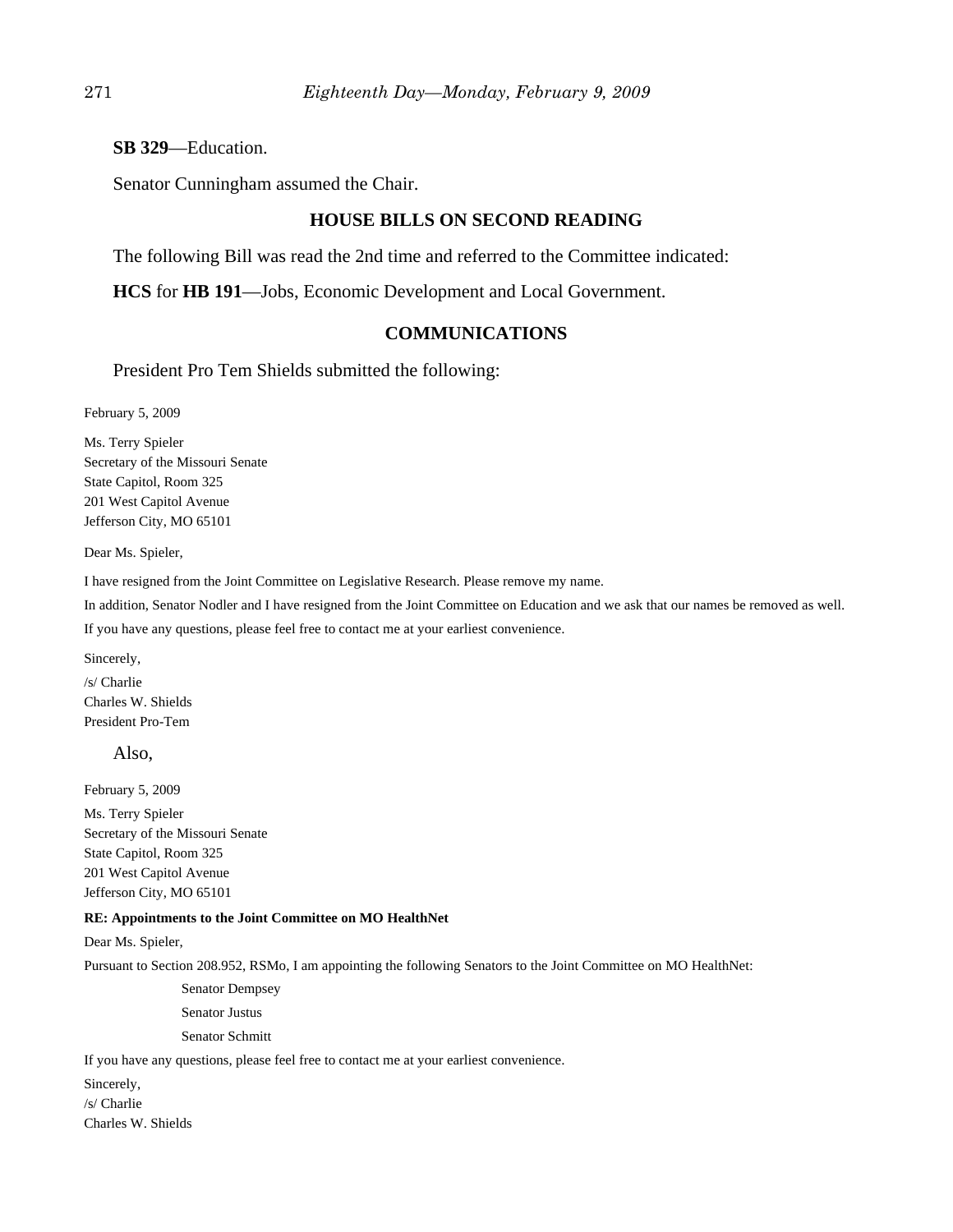Also,

February 5, 2009

Ms. Terry Spieler Secretary of the Missouri Senate State Capitol, Room 325 201 West Capitol Avenue Jefferson City, MO 65101

#### **RE: Appointments to the Missouri State Employees Retirement System Board of Trustees**

Dear Ms. Spieler,

Pursuant to Section 104.450, RSMo, I am appointing the following Senators to the Missouri State Employees Retirement System Board of Trustees (MOSERS):

Senator Crowell

Senator Green

If you have any questions, please feel free to contact me at your earliest convenience.

Sincerely, /s/ Charlie Charles W. Shields President Pro-Tem

Also,

February 5, 2009

Ms. Terry Spieler Secretary of the Missouri Senate State Capitol, Room 325 201 West Capitol Avenue Jefferson City, MO 65101

#### **RE: Appointments to the Joint Committee on Administrative Rules**

Dear Ms. Spieler,

Pursuant to Section 536.037, RSMo, I am appointing the following Senators to the Joint Committee on Administrative Rules:

Senator Victor Callahan Senator Jack Goodman Senator Luann Ridgeway

If you have any questions, please feel free to contact me at your earliest convenience.

Sincerely, /s/ Charlie Charles W. Shields President Pro-Tem

Also,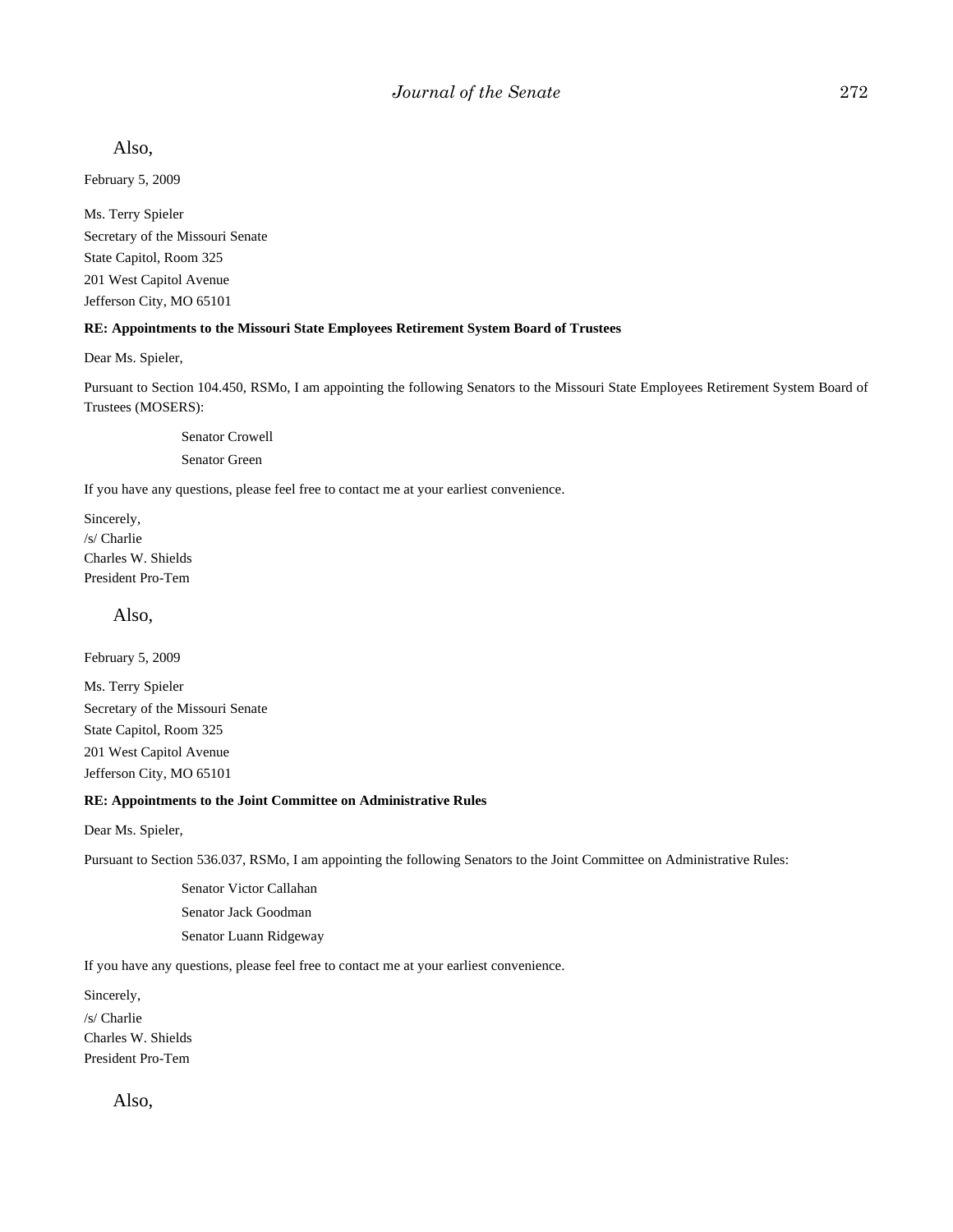February 5, 2009

Ms. Terry Spieler Secretary of the Missouri Senate State Capitol, Room 325 201 West Capitol Avenue Jefferson City, MO 65101

#### **RE: Appointments to the Joint Committee on Education**

#### Dear Ms. Spieler,

Pursuant to Section 160.254, RSMo, I am appointing the following Senators to the Joint Committee on Education:

Senator Cunningham Senator Mayer Senator Schaefer Senator Smith Senator Wilson

If you have any questions, please feel free to contact me at your earliest convenience.

Sincerely, /s/ Charlie Charles W. Shields President Pro Tem

Also,

February 9, 2009

Ms. Terry Spieler Secretary of the Missouri Senate State Capitol, Room 325 201 West Capitol Avenue Jefferson City, MO 65101

#### **RE: Appointments to the Joint Committee on Public Employees Retirement**

Dear Ms. Spieler,

Pursuant to Section 21.553, RSMo, I am appointing the following Senators to the Joint Committee on Public Employees Retirement:

Senator Days Senator Crowell Senator Green Senator Smith

If you have any questions, please feel free to contact me at your earliest convenience.

Sincerely, /s/ Charlie Charles W. Shields President Pro-Tem

## **INTRODUCTIONS OF GUESTS**

Senator Mayer introduced to the Senate, Scottie Landess, Kennett.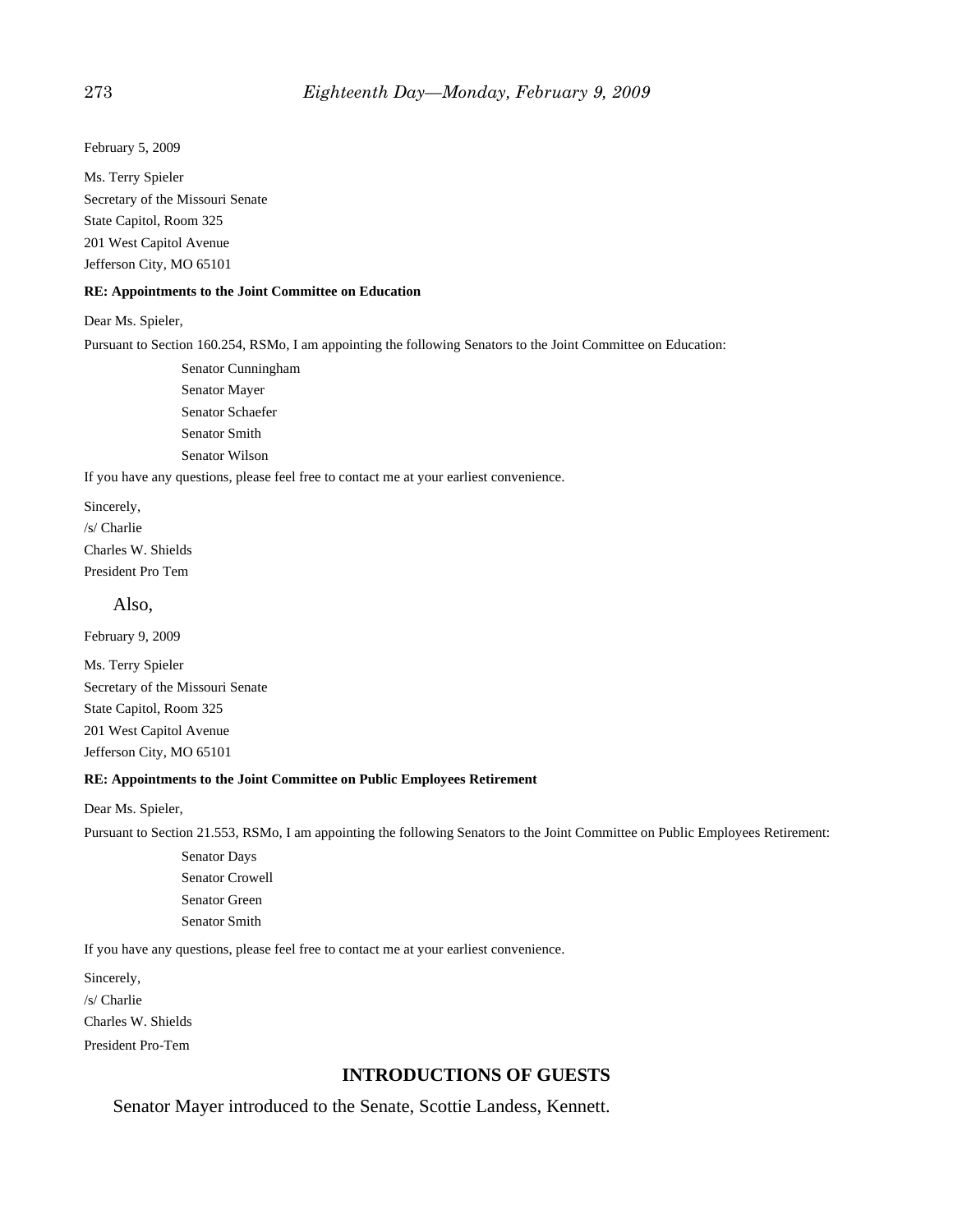On motion of Senator Engler, the Senate adjourned under the rules.

# SENATE CALENDAR \_\_\_\_\_\_

# NINETEENTH DAY–TUESDAY, FEBRUARY 10, 2009  $\overline{\phantom{a}}$

## FORMAL CALENDAR

## SECOND READING OF SENATE BILLS

SB 330-Justus SB 331-Justus SB 332-Dempsey, et al SB 333-Barnitz SB 334-Pearce SB 335-Rupp SB 336-Rupp SB 337-Rupp

SB 338-Rupp SB 339-Goodman SB 340-Bray SB 341-Bray SB 342-Stouffer SB 343-Stouffer SB 344-Lager SB 345-Lager

# SENATE BILLS FOR PERFECTION

SB 1-Scott, with SCS SBs 36 & 112-Goodman, with SCS SB 26-Ridgeway SB 37-Goodman, with SCS

## INFORMAL CALENDAR

#### SENATE BILLS FOR PERFECTION

SB 128-Rupp, with SCS, SA 1 & SA 1 to SA 1 (pending)

## CONSENT CALENDAR

Senate Bills

Reported 1/29